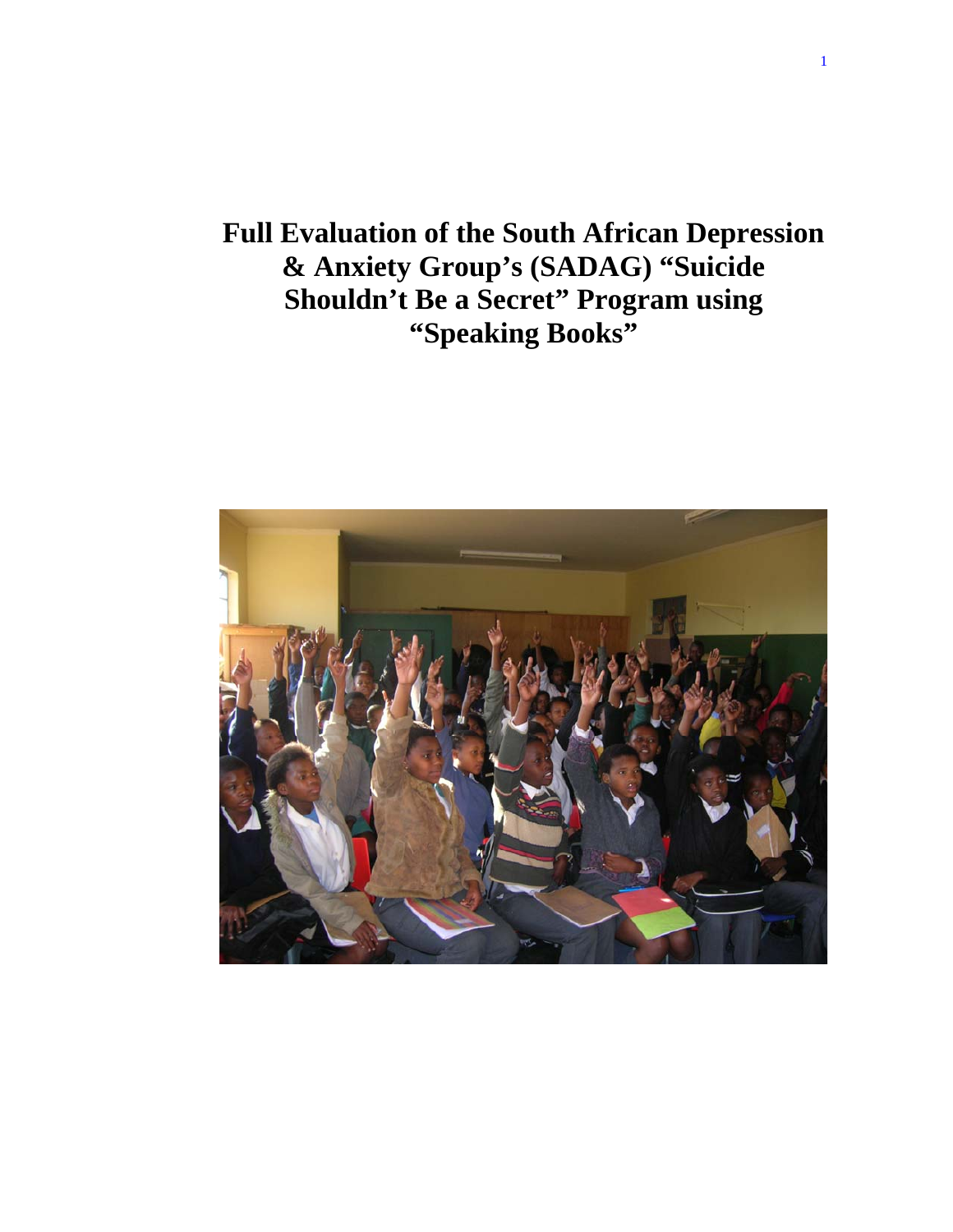**ABSTRACT**

**Adolescent depression and suicide among adolescents in South Africa are on the increase and children as young as ten have taken their lives. The South African Depression & Anxiety Group's (SADAG), "Suicide Shouldn't Be a Secret" Program was developed to address depression and suicide education as an effective means towards decreasing the morbidity and mortality associated with adolescent depression. The initial program includes an Educational Workshop on depression and suicide. Recently SADAG has added speaking books- a hard backed book featuring a sound track read by wellknown local personality in order to make depression and suicide accessible to less literate rural populations. The objective of this study is to assess the effectiveness of both the Educational Workshop and the Speaking Books in increasing adolescent's knowledge about suicide and depression. Prior to the intervention students baseline knowledge was assessed and an identical post survey was administered to the students three weeks following the intervention. Findings indicated a significant gain in knowledge for students who attended the Educational Workshop (P<0.001) and for those who**  received the Speaking Books (p<0.001).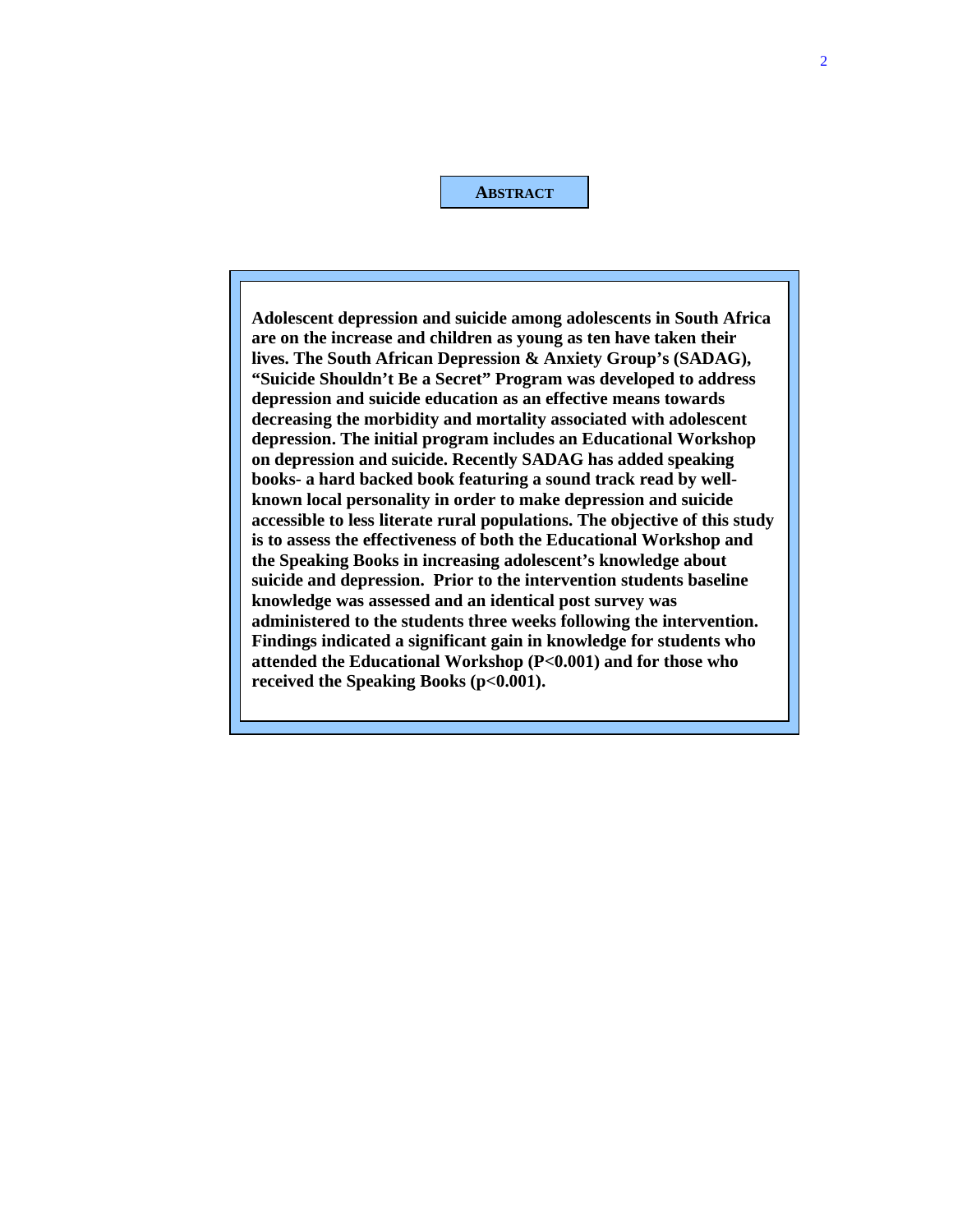To this day suicidal behaviour remains a serious public health problem. According to the World Health Organization's (WHO) report on suicide by the year 2000 approximately one million people died from suicide, representing one death every 40 seconds. By 2020 this number is likely to increase to approximately 1.53 million (Bertolote, 1999).

It has been suggested in the past that suicide is a rarity amongst Africans. In South Africa, the rate of suicide is 17.2 per 100 000 people, slightly higher than the world average of 16 per 100 000 people (Burrows et al, 2003). According to the Initial Burden of Disease Estimates for South Africa (2000), suicide is ranked number ten as a cause of the premature mortality burden for men and ranked number nineteen for women (Bradshaw et al, 2000). In South Africa, 9% of all non-natural deaths among young people can be attributed to suicide, with children as young as ten years having taken their own lives (Schelebush, 2004).

#### School Based Education Programs

Schools are excellent venues for health education programs as they are recognized to be the most universal setting for delivering services to children and consequently are a major focus of the effort to improve children's mental health services.

However, curriculum approaches to the prevention of adolescent suicide have been criticized for a number of reasons. The most important reason is that the vast majority of these programs appear to subscribe to the viewpoint that suicide is generally a reaction to extreme stress and, therefore, everyone is potentially susceptible (Garland & Zigler, 1993; Shaffer, Garland, Gould, et al., 1988). In their national survey of school-based adolescent suicide curriculum programs, Garland and her colleagues (1989) found that 95% of the programs surveyed ( $n = 115$ ) endorsed a stress model of suicide. Although stressful experiences may precipitate suicidal behaviour, stress without the presence of psychopathology appears to rarely lead to suicide (Reynolds & Mazza, 1994). Unfortunately, research indicates that a large majority of curriculum programs de-emphasise the notion that most adolescents who commit suicide will have at least one psychological disorder. This misrepresents the facts (Reynolds, 1991). Indeed, some researchers have suggested that by destigmatizing suicidal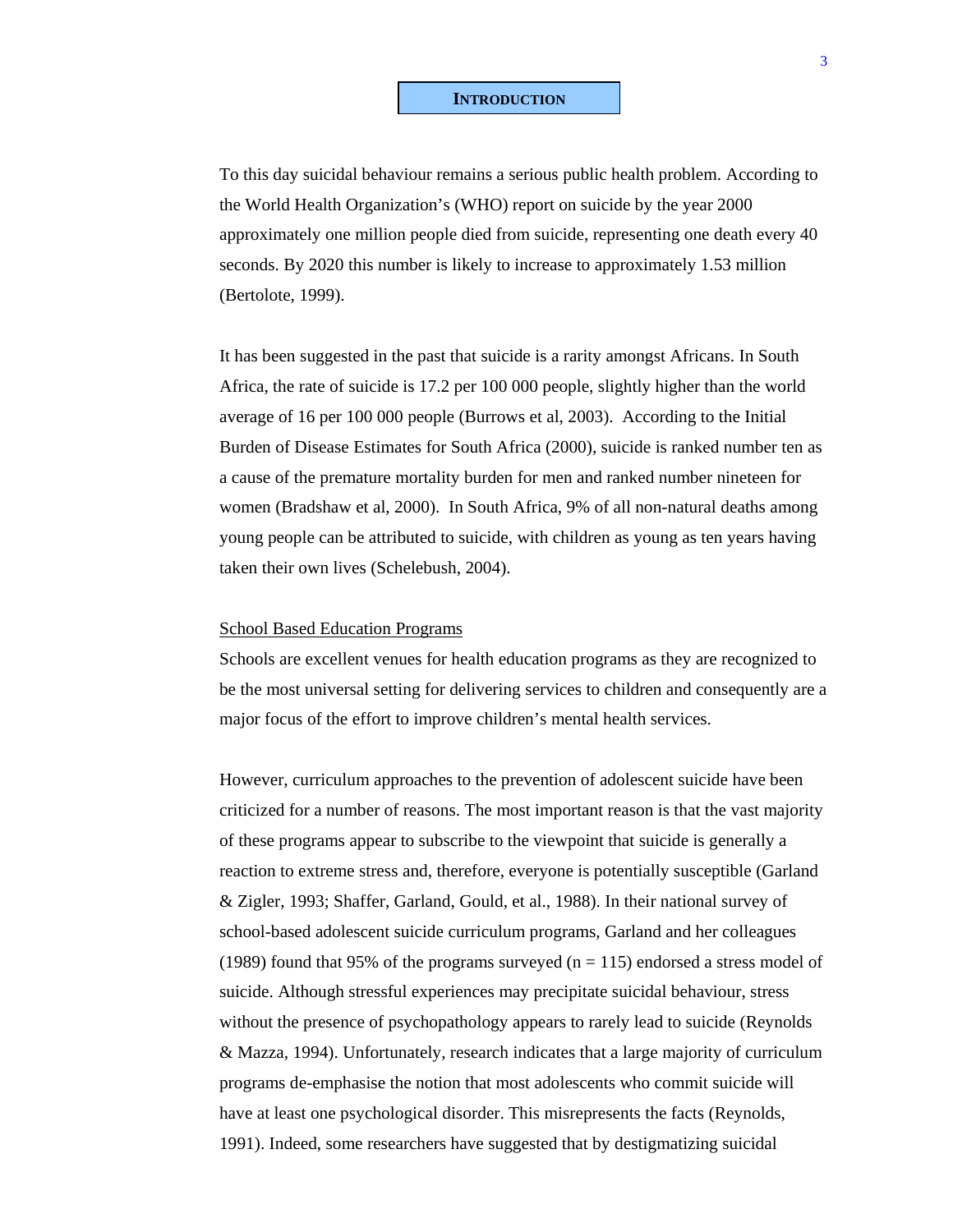behaviour, curriculum programs are normalizing and making more acceptable the very behaviours they wish to prevent, and they may contribute to possible contagion effects (e.g., Shaffer, Garland, Gould, et al., 1988).

One program that endorses the mental illness model of suicide is the ADAP program, which was initiated in 1999 at the Johns Hopkins University School of Medicine, and the Depression and Related Affective Disorders Association (DRADA) in the United States. They have developed a school-based curriculum to educate high school students about suicide and depression. Each time the curriculum is taught, the students are given a pre-test of their depression knowledge before the program is presented. The same survey is given as a post-test approximately 6 weeks after completion of the curriculum to evaluate changes in student's knowledge. The results indicated a significant increase in knowledge of students after attending the program, and the ongoing assessment of the program ensures the group achieves its goals. The South African Depression & Anxiety Group (SADAG) holds similar objectives and the present study utilizes similar methods of assessment to that of the ADAP Program.

#### South African Depression & Anxiety Group (SADAG)

The South African Depression and Anxiety Group (SADAG) is arguably the nation's leading advocacy and educational voice on mental health. For the last 11 years, SADAG has been at the forefront of providing counselling services, mental health awareness programs, powerful media campaigns and rural outreach initiatives to thousands of patients, families and communities in South Africa. The group is committed to improving the health and well being of hundreds of thousands of South Africans and has been recognized nationally and internationally with a number of prestigious awards and grants.

Since 1997, SADAG has initiated rural development projects in communities where there are little or no mental health care services available. These programs have been recognized and endorsed by the World Federation for Mental Health (WFMH) and the World Health Organization (WHO) (www.sadag.org.za).

SADAG has been presenting workshops for adolescents, in a school setting, called "Suicide Shouldn't Be a Secret", since 1998. This educational workshop promotes the concept that suicide is directly related to mental illness, typically depression and that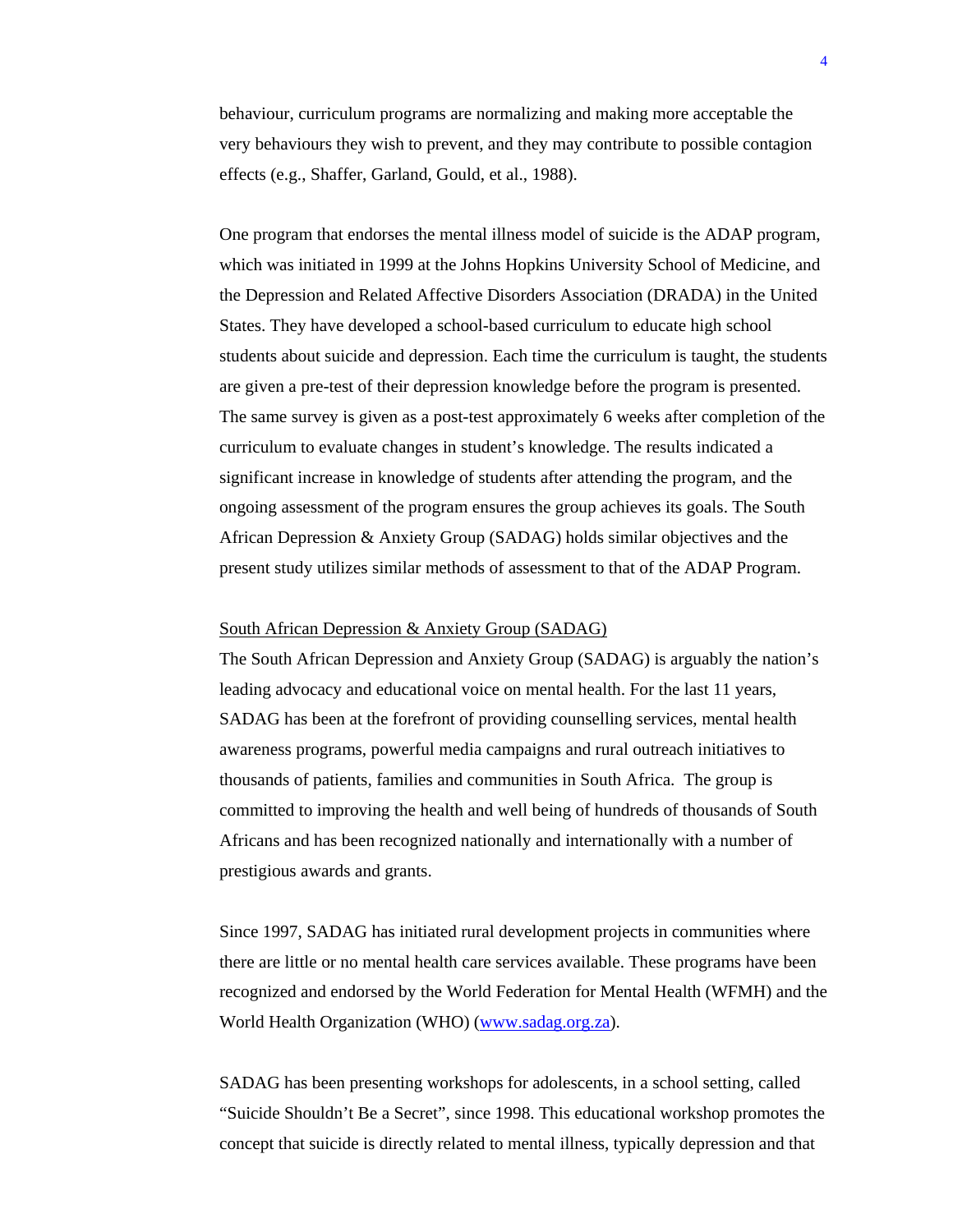suicide is not a normal reaction to stress or emotional upset. Youths learn to recognize the signs of suicide and depression in themselves and in others, and they are taught how to seek help.

The goals of the "Suicide Shouldn't be a Secret" Educational Workshop is:

- (a) To heighten the awareness of adolescent suicidal behaviour
- (b) To provide students and staff with information about mental health resources and how to access them.

This program offers other possible advantages. The focus on peer intervention is developmentally appropriate for the targeted age group. During adolescence, the peer group becomes the primary sphere of social involvement and emotional investment for most youths. SADAG's program capitalizes on a key feature of the developmental period by teaching youths to recognize the signs of depression and by empowering them to intervene when confronted with a friend who is exhibiting these symptoms.

#### SADAG & Speaking Books

SADAG has worked with many schools, educating learners and educators about teen suicide prevention, through the "Suicide Shouldn't be a Secret" Programme. SADAG also distributes literature as well as workshop material to programme participants, however, a major problem has always been the low level of literacy seriously impacting on the effectiveness of any literature distributed to the many thousands in need of health care education. Incwadi Zethemba  $\sim$  Books of Hope, in association with SADAG has created a means to present health care issues, by producing hard backed books featuring a sound track read by well-known local personalities in any language, on relevant topics of health care. Each 'speaking book' in the Books of Hope series consists of 16 pages of illustrations supported by understandable text. For each page there is a corresponding push button that triggers a sound track of the text, so the information will be seen, read and heard as more of an interactive approach to education about depression and suicide.

The objective of the present study is:

1. To assess the effectiveness of SADAG's educational workshop.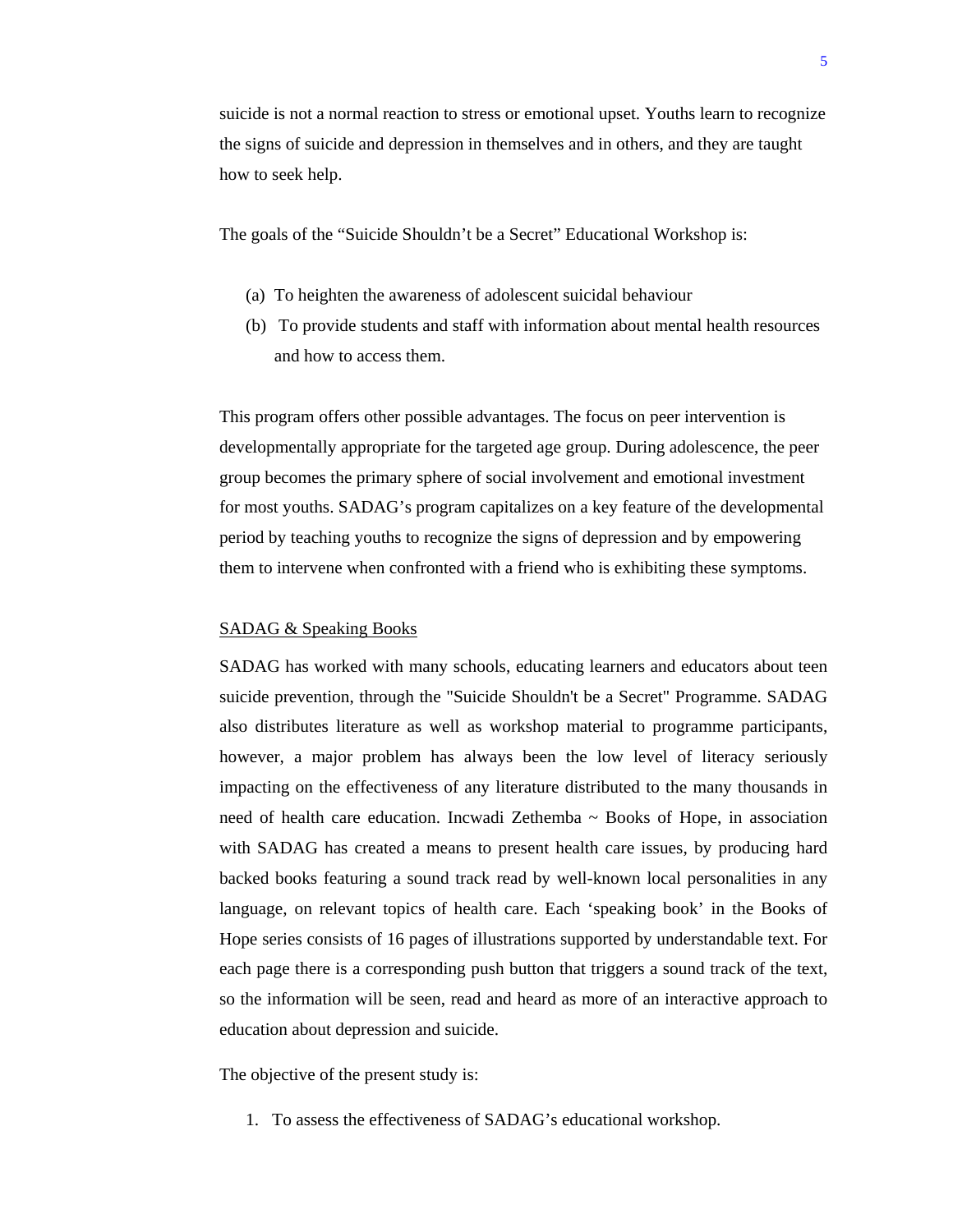- 2. To assess the effectiveness of the "Suicide Shouldn't Be a Secret" Speaking Book.
- 3. To assess whether the Speaking Book enhances depression and suicide awareness above the Educational Workshop



## **Participants**

SADAG's "Suicide Shouldn't Be A Secret" Program on depression and suicide was administered to grade seven classes in four schools in the Kimberley area. Eight classes attended the educational workshop and 4 classes will received the Speaking Book. This is due to the cost of manufacturing the speaking book. The classes that received the latter intervention were chosen randomly.

#### Procedure

After a brief introduction to the program, and before any teaching on the subject of depression and suicide, the SADAG trainers administered a pre-test to assess baseline knowledge of the topic. An identical posttest survey administered 3 weeks after the intervention to evaluate knowledge retention of the information provided to students. In order to protect anonymity, the students were asked to provide their address in order for us to match pre and post test questionnaire.

#### **Measures**

The measure of knowledge about depression and suicide was adapted from instruments previously used to evaluate school base intervention programs. Knowledge of depression and suicide was measured with 9 True/False items that reflect the central themes of the Educational Workshop and the Speaking Book (eg. depression is an illness that doctors can treat) and 2 fill in the blank questions (eg. who in your community can you approach if you need help?). Scores on these variables reflected the number of correct answers. The total score a student can obtain was 15. Qualitative information was obtained in order to get an idea of the opinions of the students regarding the educational workshop and the speaking book.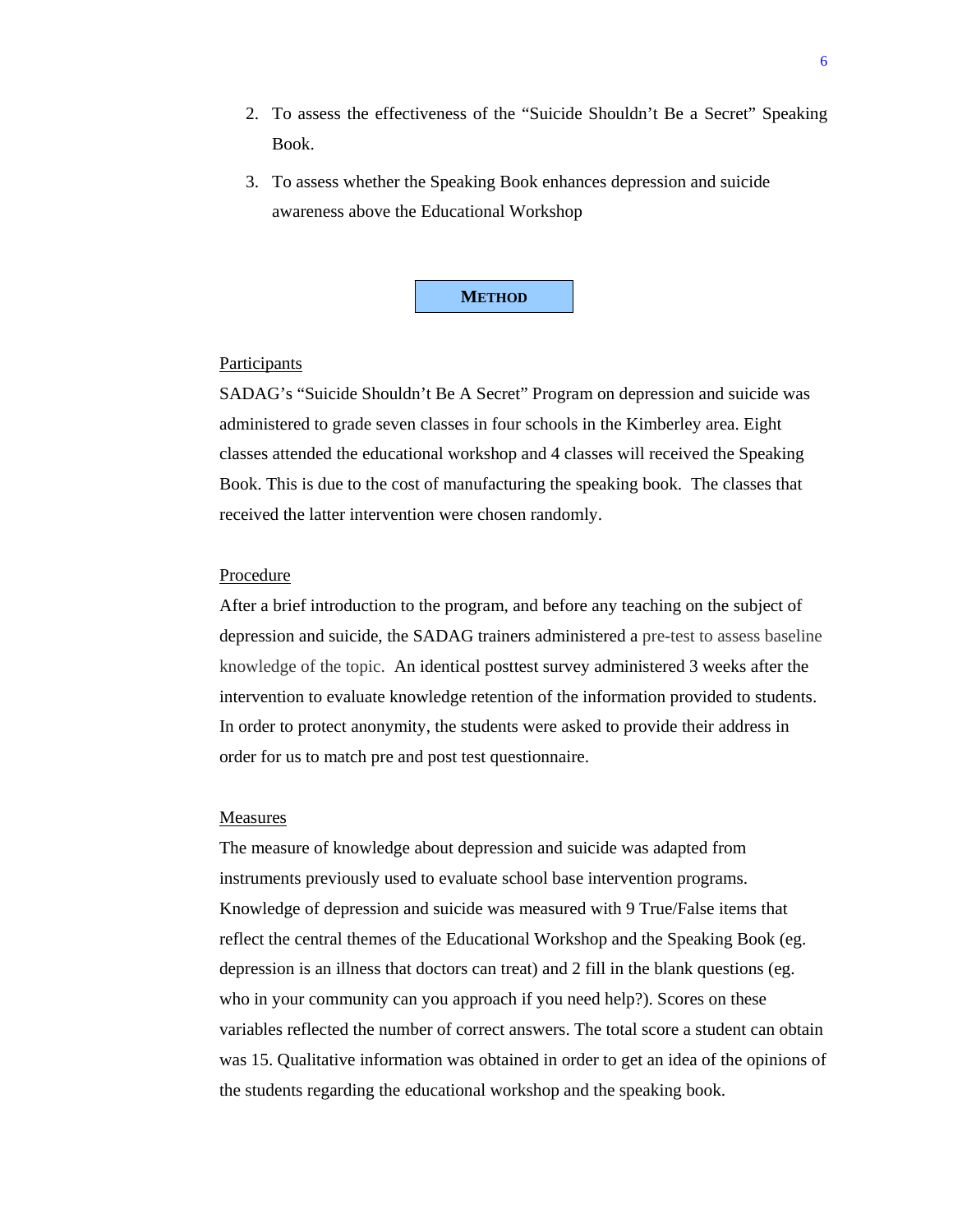**RESULTS**

## **Effectiveness of Educational Workshop**

We were able to match pre and post test scores of 355 students who participated in the Educational Workshop. The study included 40% males and 60% females with ages ranging from 12-17 with the mean age being 13 years old. Overall, 83.7% of the participants reported that the workshop was easy to understand, and 49% reported that the curriculum was long enough (See figure 1).

## *Figure 1*



The 355 students who received the Educational Workshop scored on average 6.46 points out of a possible 15 points. After the Educational Workshop the students scored on average 9.99 points out of a possible 15 points, showing a 58% improvement between the two tests. Please see Table 1 for examples of questions and increase in student's knowledge.

| apte |  |
|------|--|
|------|--|

| Question                                   | % of students on pre-test | % of students on post-test |
|--------------------------------------------|---------------------------|----------------------------|
|                                            | (who answered correctly)  | (who answered correctly)   |
| Is someone who is depressed weak?          | 49.6%                     | 65.8%                      |
| If the doctor gives you medication can you | 32.3&                     | 63.7%                      |
| stop taking it as soon as you feel better? |                           |                            |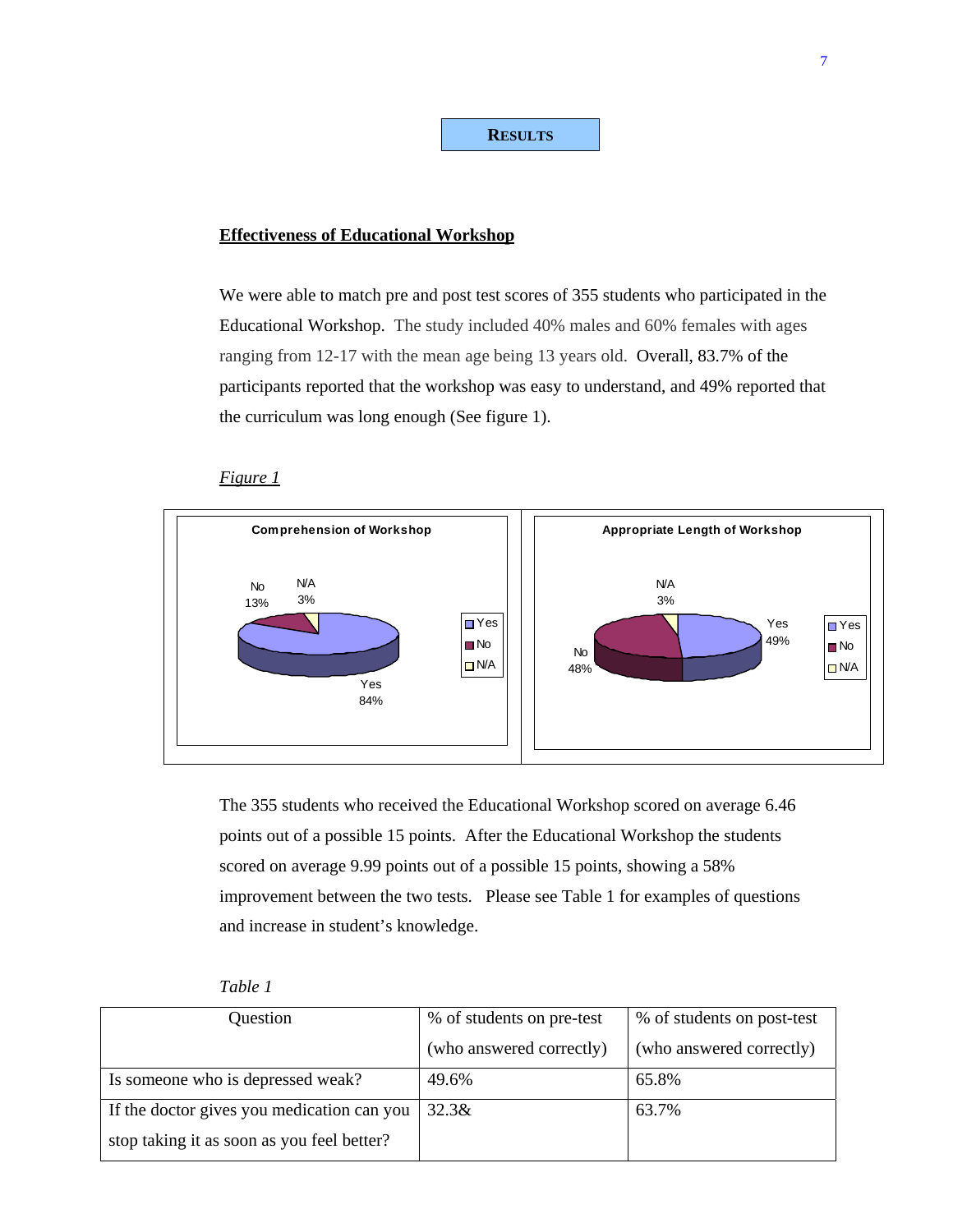This difference in average scores resulted in a test statistic based on positive ranks, with a z-score of  $-16.05$ . This value is highly significant at  $p<0.001$ . This statistically significant difference suggests that Educational Workshop has a positive impact on the student's knowledge of suicide and depression.

# Effectiveness of the "Suicide Shouldn't Be a Secret" Speaking Book

We were able to match pre and post test scores of 95 students who received the "Suicide Shouldn't be a Secret" book intervention. 82.1% of students reported that they found the book easy to understand. The study included 36.8% males and 63.2% females with ages ranging from 12-18 with the average age being 13 years old.

The 95 students who received the "Suicide Shouldn't be A Secret" Book scored an average of 5.84 out a possible 15 on the pre-test and an average of 9.4 out of 15 on the post-test, showing a 58% improvement between the two tests. See Table 2 for examples of questions and increase in knowledge.

*Table 2* 

| <i><u><b>Ouestion</b></u></i>           | % of students on pre-test | % of students on post-test |
|-----------------------------------------|---------------------------|----------------------------|
|                                         | (who answered correctly)  | (who answered correctly)   |
| Are there support groups for depression | 34.7%                     | 65.3%                      |
| If you are sad for a day do you have    | 40.1%                     | 69.9%                      |
| depression?                             |                           |                            |
| Is Depression an Illness that can be    | 51.6%                     | 81.1%                      |
| treated?                                |                           |                            |
| If the doctor gives you medication for  | 51.6%                     | 81.1%                      |
| depression you can stop taking it as    |                           |                            |
| soon as you feel better                 |                           |                            |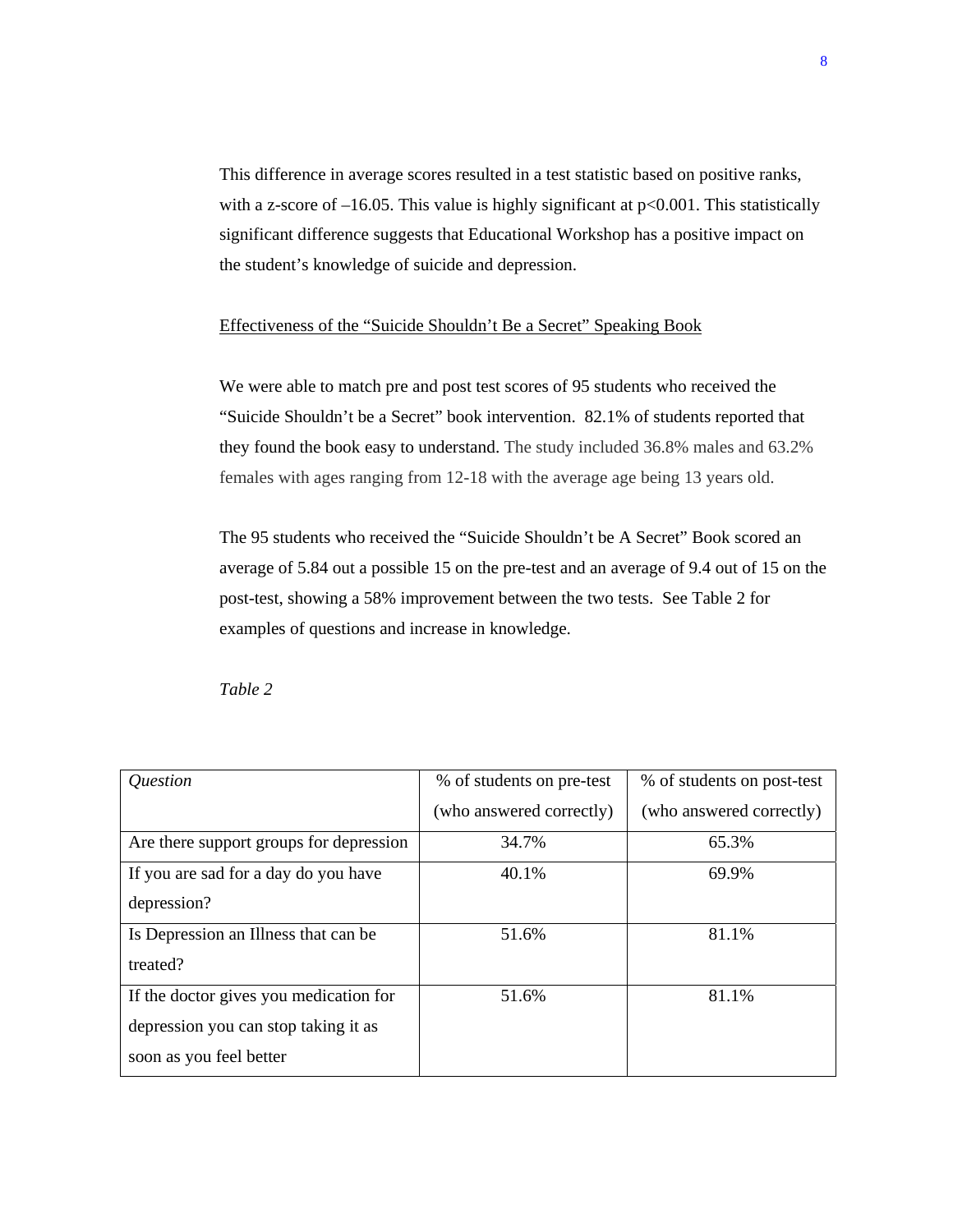The average difference of 3.57 resulted in a test statistic based on positive ranks, with a z-score of  $-7.92$ . This value is highly significant at  $p<0.001$ . This statistically significant difference suggests that the "Suicide Shouldn't Be a Secret" Book has a positive impact on the student's knowledge of suicide and depression.

# **Book Program Recommendations**

## Language

The distribution of only English versions of the Speaking Book was due to financial constraints. However, it is interesting to note that 45.3% of the participants would have preferred the book in a different language. Please see figure 3 for information on the preferred language of the books. Xhosa was the language most preferred by students in the Kimberley area.





# Dissemination of Book

80% of the participants showed the book to other students, while 80.1% showed the book to their family. Furthermore, 43.2% of the participants brought the book to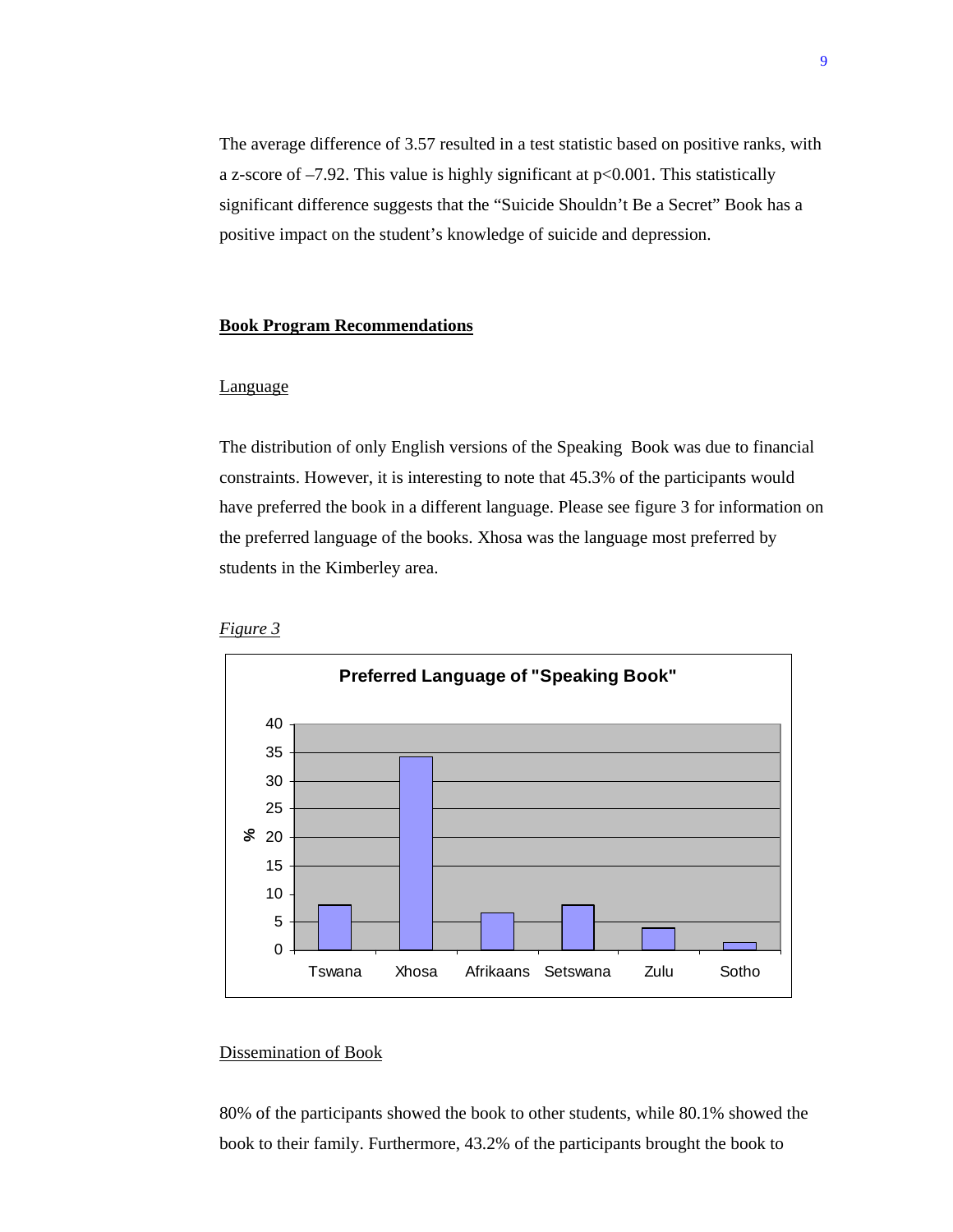church with them to share the book with others. Other places where the students showed the book was on the "street" (31.2%), the library and to their extended family. Please see figure 4.



# *Figure 4*

# Functioning of Book

78.9% of the students reported that the book was still functioning to its full capacity. Of the 16.8% that reported the book was not working properly the most frequent reported problem was that the batteries were not working (12.6%), while 6.3% reported the actual book was falling apart. See figure 5.



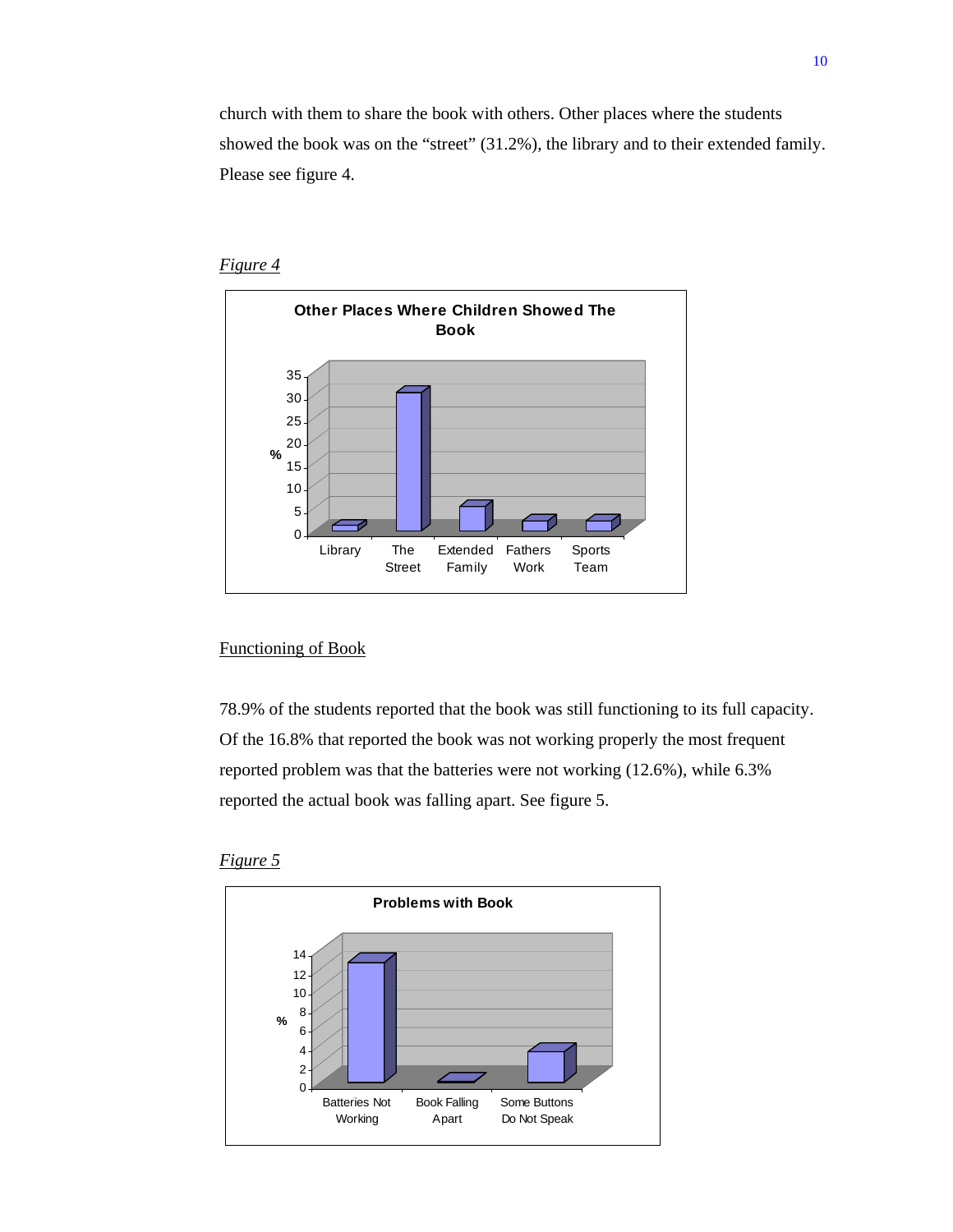#### Preference for books on other topics

Participants in the study would prefer receiving the book on AIDS (45.3%), followed by Children's Rights (37.9%), Substance Abuse (35.8%), Healthy Eating (30.5%), How to Stay Healthy (25.3%), Child Headed Households (24.2%) and TB (21.1%). Please see Figure 6.





Students Comments of Book

See Appendix 1

Differences between the effectiveness of the Educational Workshop and the Book "Suicide Shouldn't be A Secret"

In order to assess whether or not the Educational Workshop or the "Suicide Shouldn't Be a Secret" book is more effective, a new variable of 'knowledge gain' was created by subtracting the Post-Test Score from the Pre-Test Score. The average Knowledge Gain Score for the Educational Workshop is 3.56 and the average Knowledge Gain Score for the book is 3.57.

No reliable difference was found,  $Z = -0.611$ ,  $P = 0.541$ , between the knowledge gain of the students in the Educational Workshop group or the Speaking Book group.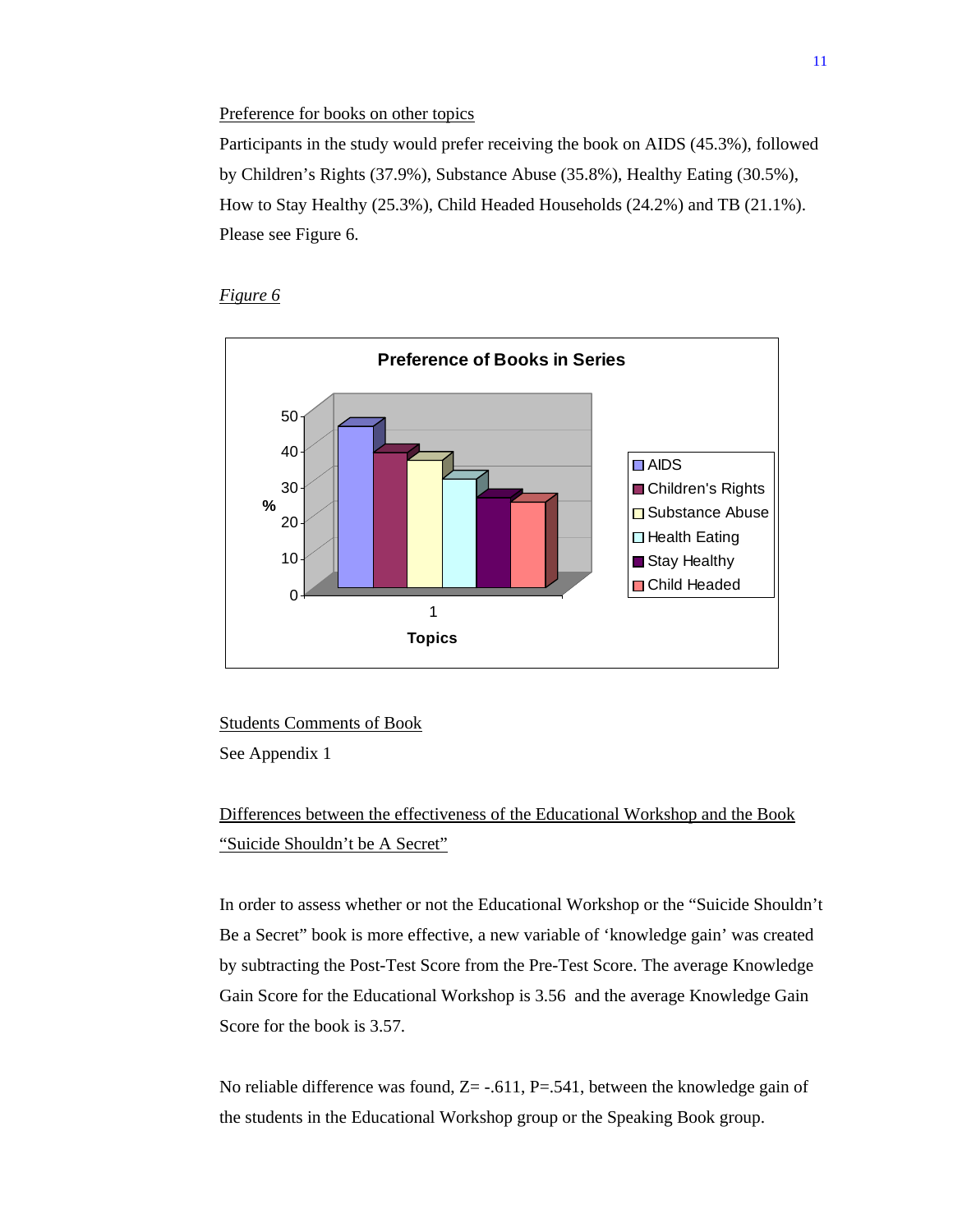Therefore, both the Educational Workshop and the "Suicide Shouldn't be a Secret" book report comparable knowledge gain (See Figure 7)







The data indicated that depression and suicide education in schools is necessary as the pre-test scores in both groups were extremely low, with an average score of 6.15 out of a possible 15 correct answers. Clearly, there is a significant gap in depression and suicide knowledge, justifying SADAG's focus on this type of education in the school setting.

The data showed that SADAG's "Suicide Shouldn't be a Secret" School based curriculum has an important and substantial short-term impact on the depression and suicide literacy of youths in high-risk settings. Both the speaking books and educational curriculum led to a significant improvement in depression literacy (p<0.0001). Furthermore, the two interventions proved to be equally effective in increasing knowledge. This finding is of great important to SADAG's work as it shows that in instances where the organization cannot send trainers to rural areas, due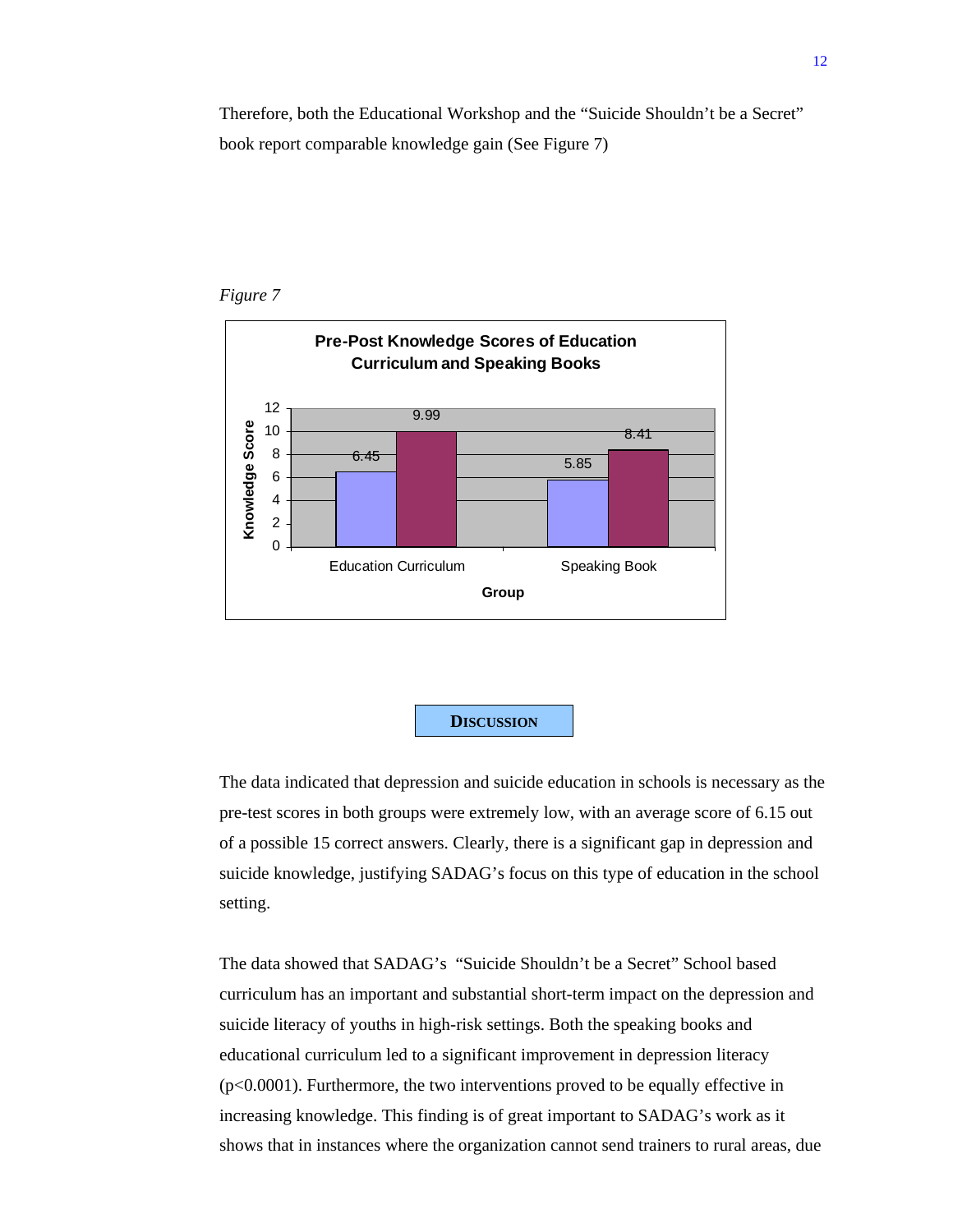to financial constraints, the speaking books will be an effective substitute in increasing depression literacy. Thus, more adolescents can be reached and helped.

It is important to recognize that there are a number of limitations to this study. First, the instrument used to collect the data was developed for this study. Thus, the psychometric properties of the survey need to be evaluated in future studies. Secondly, the assessment should be replicated in more socially and geographically diverse locations. The significant positive impact of the "Suicide Shouldn't be a Secret" program on high-risk youths in rural settings is certainly an important finding, but replication in urban and suburban settings that contain fewer disadvantaged youths is necessary to determine whether these findings are generalizable to a broader population. Furthermore, the effects of the program were observed over a very short post-intervention period. A longer-term follow-up of youths exposed to the program is necessary to determine whether the observed effects are enduring. Finally, we do not know that an increase in knowledge about suicide and depression will necessarily impact behaviour in this population. Assessing trends in suicidal behaviour is an important future step in evaluating whether depression and suicide literacy translates into behavioural change.

On a related note, future research should assess the degree to which help-seeking behaviours among emotionally troubled adolescents are directed toward friends and siblings. Future research should also assess the impact of the support received from these relationships on suicidal behaviour.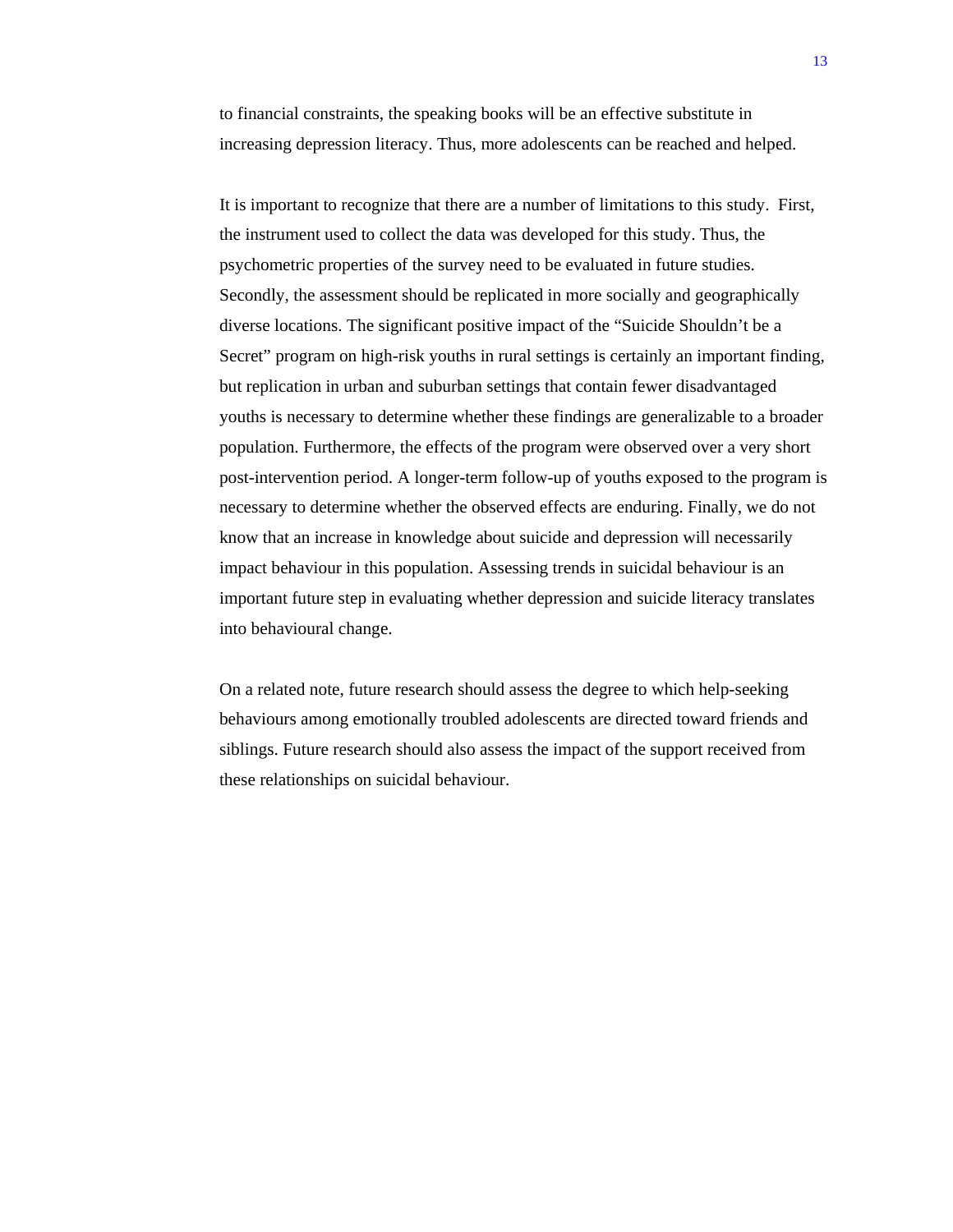## References

Bertolote J. (1999). Facts and figures about suicide. Geneva: WHO Department of Mental Health; 1999

Bradhsaw, D, Groenewald P, Laubscher R, Nannan N, Nojilana B, Pieterse D, & Schneider M (2000). Initial Burden of Disease Estimates for South Africa, 2000. Cape Town: South African Medical Research Council.

Burrows, S.,Vaez, M, Butchart A, & Laflamme, L. (2003). The share of suicide in injury deaths in the South African Context: sociodemographic distribution. *Public Health* 116, 3-10.

Garland, A., Shaffer, D., & Whittle, B. (1989). A national survey of adolescent suicide prevention programs. Journal of the American Academy of Child and Adolescent Psychiatry, 28, 931-934.

Garland, A. F., & Zigler, E. (1993). Adolescent suicide prevention: Current research and social policy implications. American Psychologist, 48(2), 169-182.

Reynolds, W. M. (1991). A school-based procedure for the identification of adolescents at risk for suicidal behaviors. Family Community Health, 14, 64-75.

Schlebusch L. (2004). Current perspectives on suicidal behaviour in South Africa. In Suffla S Van Niekerk A (Eds). *Crime, Violence and Injury Prevention in South Africa*. (pp.88-113). Cape Town: Medical Research Council-University of South Africa.

World Health Organzation. Mental Health. The Bare Facts. http://www.who.int/dietpyshicalactivity/publications/facts/cvd/en/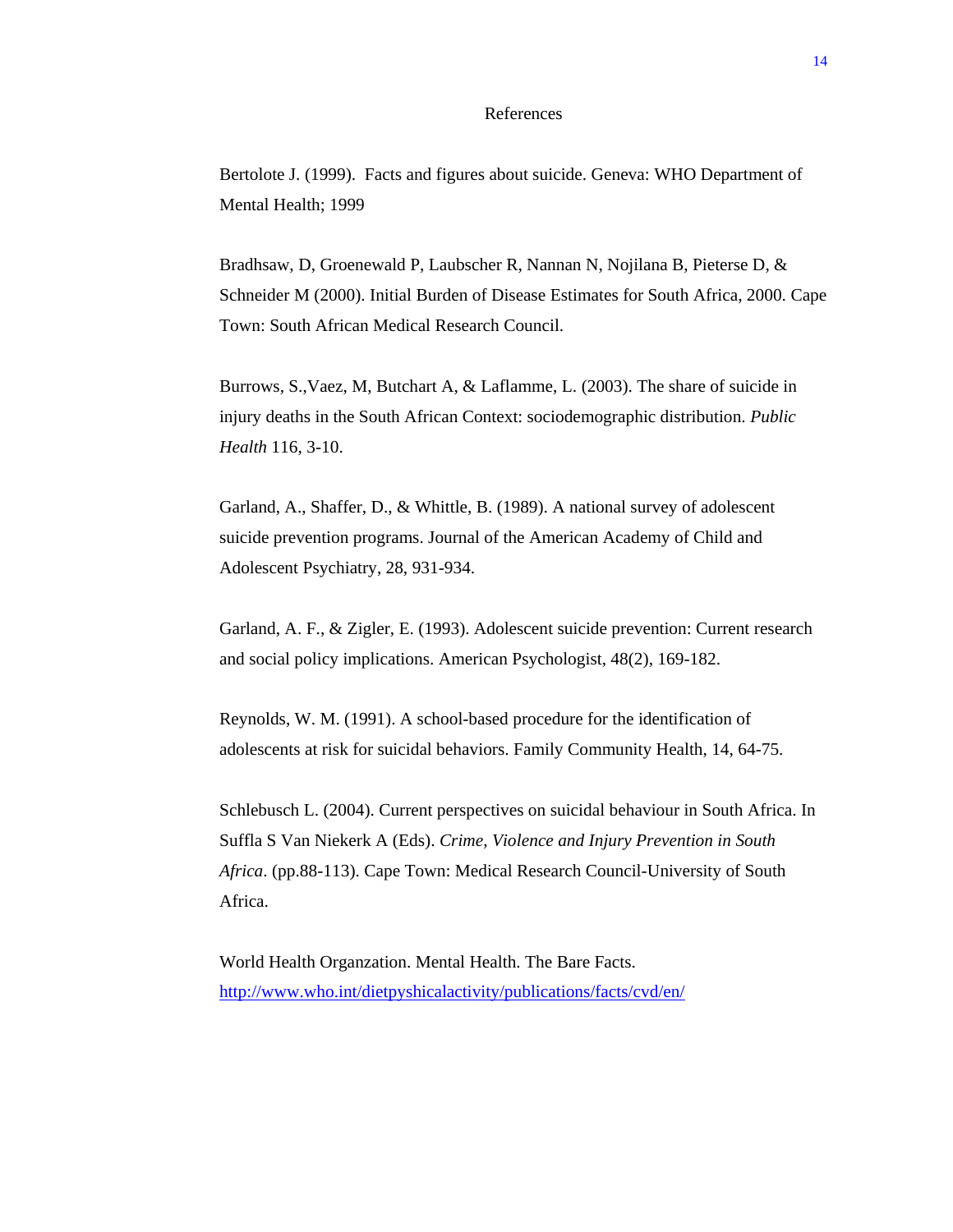# **Appendix 1**

"The book you gave me means a lot to me and my family. Good job" (Female, 14) "The book is interesting, it makes me feel safe. It can change people's lives" (Male, 16)

"The book is very exciting" (Female, 13)

"I really like the book. It helps if someone is suffering from depression. I can go to the person and give it to him" (Female, 13)

"I love the book, and I love everything that is written in the book. Thank you" (Female, 13)

"The book was very lovely and nice. I will never forget you" (Female, 13)

"The book was very nice, I learn many things" (Female, 14)

"I think the book is incredible and it is helping many people out there" (Female, 13)

"I love the book. It make me to help many people in Kimberley" (Female, 13)

"I like the book. It is teaching about depression so that I can help other people who

have depression and I can help myself when I have depression" (Female, 13)

"I love every minute of the fantastic book. Thank you" (Female, 14)

"I want to say thank you for the book. It reads very nice and give me a lot of information and was very clear" (Female, 14)

"I showed the book to someone and he tells me the book did learn him something" (Female, 13)

"The book help me also to learn not to laugh at my friend but to be there for them" (Male, 13)

"It is fun to listen to. When I feel lonely it keeps me company – I love it. I wish you could make more of them, they really help" (Female, 13)

"I want to tell you that you made me to understand what depression is. Thank you, I love the book" (Female, 12)

"I would like to say thank you – it really helps" (Female, 13)

"The book was helping me a lot and my friends also. Thank you a lot for the book" (Female, 13)

"I help someone not to kill herself and I learn people that suicide shouldn't be a secret" (Male, 13)

"This book is very interesting, please send us more" (Female, 13)

"It helps to stop thinking things that are not right. It is very interesting and I would like more information" (Female, 13)